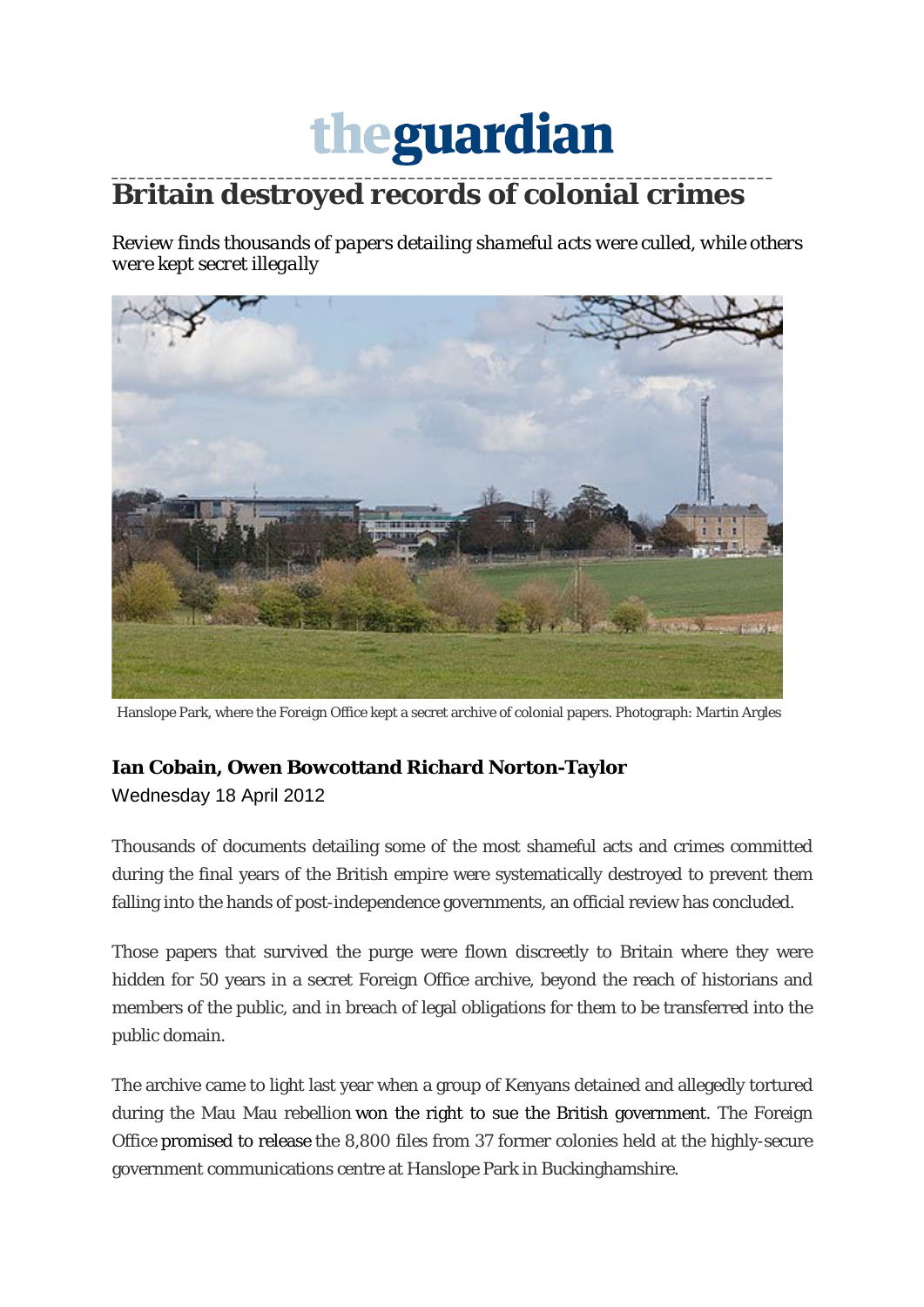The historian appointed to oversee the review and transfer, Tony Badger, master of Clare College, Cambridge, says the discovery of the archive put the Foreign Office in an "embarrassing, scandalous" position. "These documents should have been in the public archives in the 1980s," he said. "It's long overdue." The first of them are made available to the public on Wednesday at the National Archive at Kew, Surrey.

The papers at Hanslope Park include monthly intelligence reports on the "elimination" of the colonial authority's enemies in 1950s Malaya; records showing ministers in London were aware of the torture and murder of Mau Mau insurgents in Kenya, including a case of aman said to have been "roasted alive"; and papers detailing the lengths to which the UK went to forcibly remove islanders from Diego Garcia in the Indian Ocean.

However, among the documents are a handful which show that many of the most sensitive papers from Britain's late colonial era were not hidden away, but simply destroyed. These papers give the instructions for systematic destruction issued in 1961 after Iain Macleod, secretary of state for the colonies, directed that post-independence governments should not get any material that "might embarrass Her Majesty's government", that could "embarrass members of the police, military forces, public servants or others eg police informers", that might compromise intelligence sources, or that might "be used unethically by ministers in the successor government".

Among the documents that appear to have been destroyed were: records of the abuse of Mau Mau insurgents detained by British colonial authorities, who were tortured and sometimes murdered; reports that may have detailed the alleged massacre of 24 unarmed villagers in Malaya by soldiers of the Scots Guards in 1948; most of the sensitive documents kept by colonial authorities in Aden, where the army's Intelligence Corps operated a secret torture centre for several years in the 1960s; and every sensitive document kept by the authorities in British Guiana, a colony whose policies were heavily influenced by successive US governments and whose post-independence leader was toppled in a coup orchestrated by the CIA.

The documents that were not destroyed appear to have been kept secret not only to protect the UK's reputation, but to shield the government from litigation. If the small group of Mau Mau detainees are successful in their legal action, thousands more veterans are expected to follow.

It is a case that is being closely watched by former Eoka guerillas who were detained by the British in 1950s Cyprus, and possibly by many others who were imprisoned and interrogated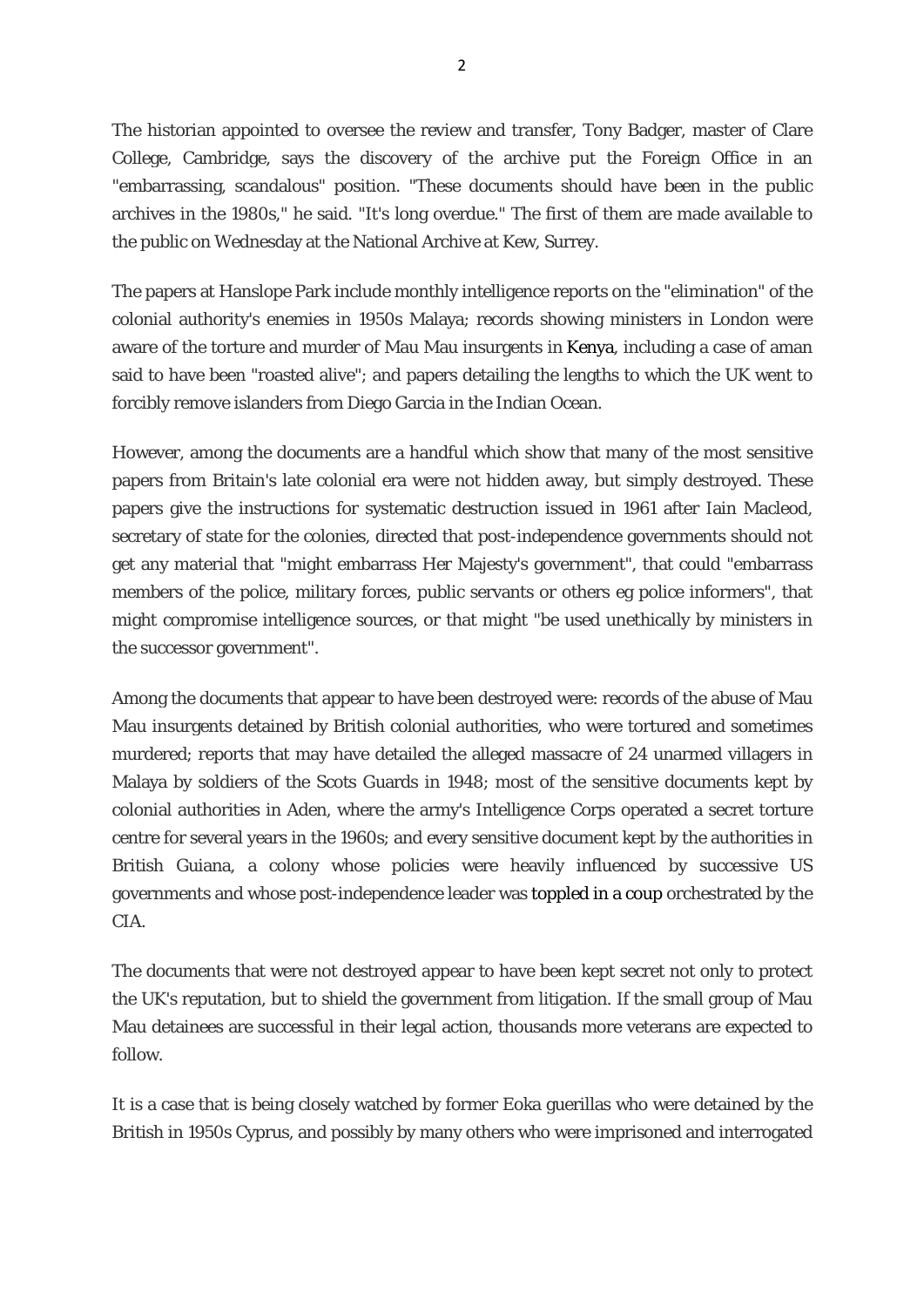between 1946 and 1967, as Britain fought a series of rearguard actions across its rapidly dimishing empire.

The documents show that colonial officials were instructed to separate those papers to be left in place after independence – usually known as "Legacy files" – from those that were to be selected for destruction or removal to the UK. In many colonies, these were described as watch files, and stamped with a red letter W.

The papers at Kew depict a period of mounting anxiety amid fears that some of the incriminating watch files might be leaked. Officials were warned that they would be prosecuted if they took any any paperwork home – and some were. As independence grew closer, large caches of files were removed from colonial ministries to governors' offices, where new safes were installed.

In Uganda, the process was codenamed Operation Legacy. In Kenya, a vetting process, described as "a thorough purge", was overseen by colonial Special Branch officers.



Photograph: The National Archives

Clear instructions were issued that no Africans were to be involved: only an individual who was "a servant of the Kenya government who is a British subject of European descent" could participate in the purge.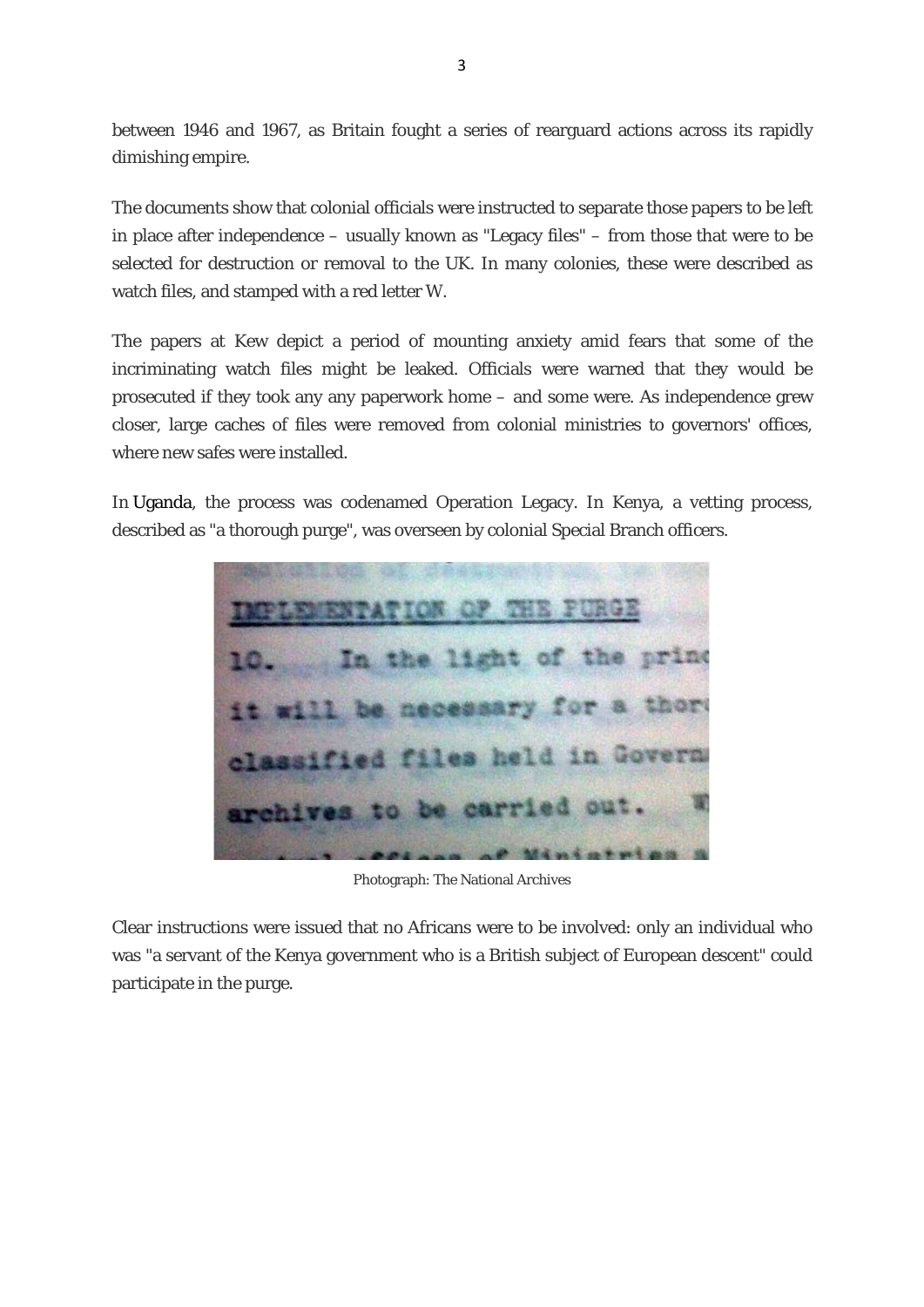

Photograph: The National Archives

Painstaking measures were taken to prevent post-independence governments from learning that the watch files had ever existed. One instruction states: "The legacy files must leave no reference to watch material. Indeed, the very existence of the watch series, though it may be guessed at, should never be revealed."

When a single watch file was to be removed from a group of legacy files, a "twin file" – or dummy – was to be created to insert in its place. If this was not practicable, the documents were to be removed en masse. There was concern that Macleod's directions should not be divulged – "there is of course the risk of embarrassment should the circular be compromised" – and officials taking part in the purge were even warned to keep their W stamps in a safe place.

Many of the watch files ended up at Hanslope Park. They came from 37 different former colonies, and filled 200 metres of shelving. But it is becoming clear that much of the most damning material was probably destroyed. Officials in some colonies, such as Kenya, were told that there should be a presumption in favour of disposal of documents rather than removal to the UK – "emphasis is placed upon destruction" – and that no trace of either the documents or their incineration should remain. When documents were burned, "the waste should be reduced to ash and the ashes broken up".

Some idea of the scale of the operation and the amount of documents that were erased from history can be gleaned from a handful of instruction documents that survived the purge. In certain circumstances, colonial officials in Kenya were informed, "it is permissible, as an alternative to destruction by fire, for documents to be packed in weighted crates and dumped in very deep and current-free water at maximum practicable distance from the coast".